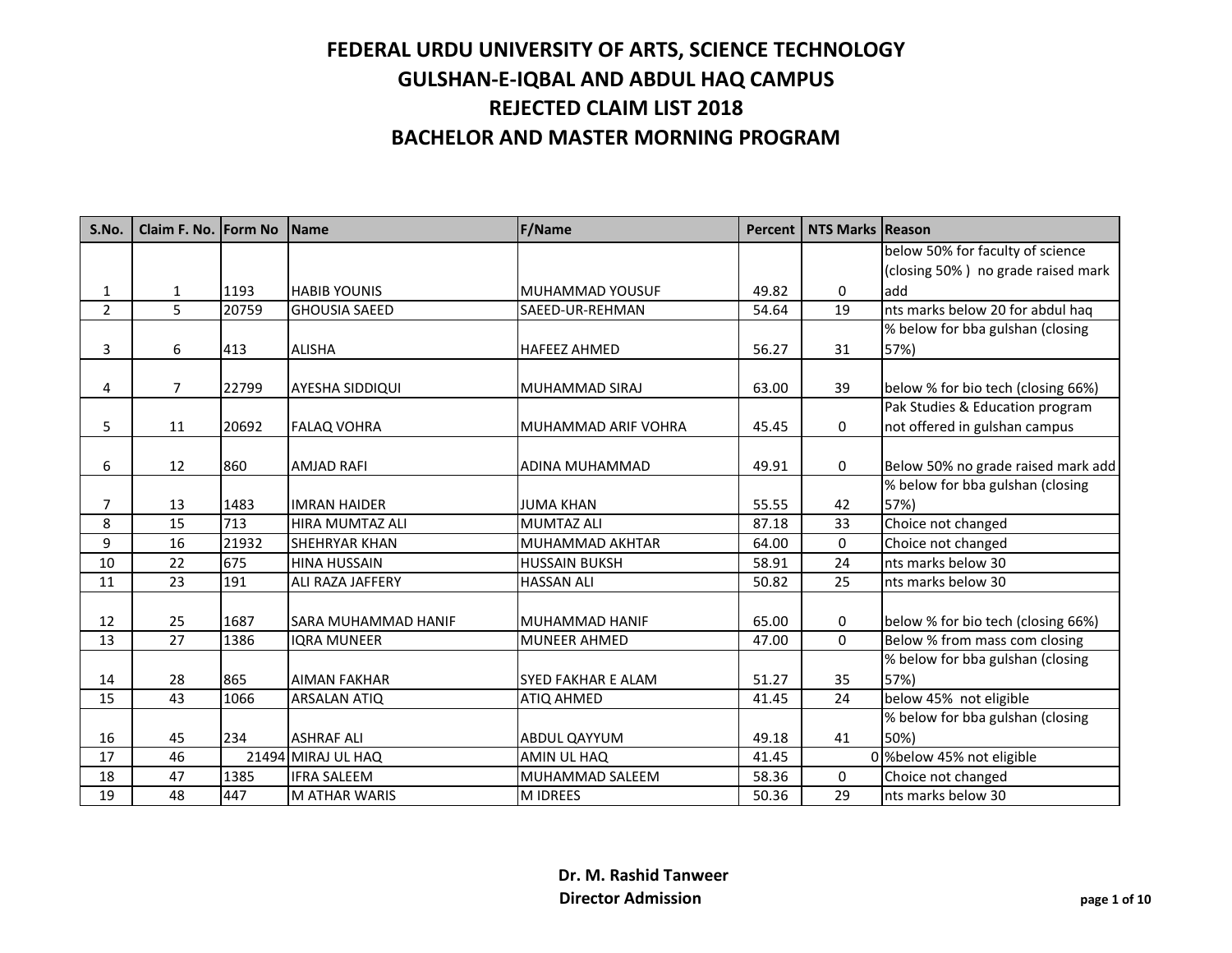| S.No. | Claim F. No. Form No |       | <b>Name</b>                    | F/Name                     | Percent | <b>NTS Marks Reason</b> |                                    |
|-------|----------------------|-------|--------------------------------|----------------------------|---------|-------------------------|------------------------------------|
|       |                      |       |                                |                            |         |                         | below % for statistic with finance |
| 20    | 50                   | 22323 | <b>ZARYAB ALI</b>              | <b>AMEER ALI</b>           | 47.45   | 33                      | (closing 50%)                      |
|       |                      |       |                                |                            |         |                         | % below for bscs morning (closing  |
| 21    | 54                   | 21558 | <b>I</b> SHEIKH MUHAMMAD HAMZA | <b>ASLAM PERVEZ</b>        | 55.64   | 42                      | 59%)                               |
|       |                      |       |                                |                            |         |                         |                                    |
|       |                      |       |                                |                            |         |                         | nts marks below 30 & % below for   |
| 22    | 55                   | 950   | IMUHAMMAD NOMAN MUNEER         | <b>MUHAMMAD MUNEER</b>     | 52.82   | 39                      | BSCS Morning (DAE closing 70%)     |
| 23    | 58                   | 20095 | <b>GHULAM ABBAS</b>            | <b>GHULAM SARWAR</b>       | 57.18   | 39                      | Choice not changed                 |
| 24    | 62                   | 722   | <b>SHIZA WAHEED KHAN</b>       | MUHAMMAD WAHEED KHAN       | 57.82   | 27                      | nts marks below 30                 |
| 25    | 68                   | 1044  | NUKHBATULAIN                   | <b>FAHIM</b>               | 69.00   | 27                      | nts marks below 30                 |
| 26    | 72                   | 422   | YASIR ALI                      | <b>RAJAB ALI</b>           | 70.42   | 25                      | nts marks below 30                 |
|       |                      |       |                                |                            |         |                         | % below for bscs morning (closing  |
| 27    | 73                   | 245   | <b>OSAMA KAZMI</b>             | S. SHAMS UL HASSAN KAZMI   | 51.00   | 38                      | 59%)                               |
| 28    | 75                   | 1462  | MUHAMMAD IBTIHAJ ZAKIR         | <b>ZAKIR YOUFUF</b>        | 72.71   | 27                      | nts marks below 30                 |
|       |                      |       |                                |                            |         |                         |                                    |
| 29    | 87                   | 1613  | <b>NEHA WAHEED</b>             | ABDUL WAHEED MIR ZAMAN     | 64.55   | 0                       | below % for bio tech (closing 66%) |
| 30    | 88                   | 967   | NIRMAL SARFARAZ                | SARFARAZ MUNAWAR           | 62.36   | 24                      | nts marks below 30                 |
|       |                      |       |                                |                            |         |                         |                                    |
| 31    | 89                   | 20803 | <b>TAYYABA NAZ</b>             | <b>FATEH DIN</b>           | 65.91   | 0                       | below % for bio tech (closing 66%) |
| 32    | 92                   | 1695  | ABDUL SAMAD                    | MUAHAMMAD ABDULLAH HUSSAII | 63.55   | 37                      | Choice not changed                 |
|       |                      |       |                                |                            |         |                         | Below 50% for bs Mass              |
|       |                      |       |                                |                            |         |                         | Communication no grade raised      |
| 33    | 93                   | 23439 | MUHAMMAD HASEEB                | <b>SOHAIL SHAFI</b>        | 49.82   | 0                       | mark add                           |
| 34    | 99                   |       | 281 ABDUL WAJID                | <b>ABDUL MAJEED KHAN</b>   | 45.45   |                         | 0 % below 50%                      |
| 35    | 101                  | 21169 | <b>TAZEEN ALMAS</b>            | <b>GHULAM NABI</b>         | 58.09   | 29                      | nts marks below 30                 |
|       |                      |       |                                |                            |         |                         | Below 50% for stats and BS         |
| 36    | 103                  | 809   | <b>FATIMA BIBI</b>             | ALLALWASAYA                | 46.55   | 26                      | Commerece                          |
|       |                      |       |                                |                            |         |                         | below % for bs mass comm &         |
| 37    | 105                  | 459   | <b>MAZAHIR ALI</b>             | <b>QURBAN</b>              | 49.64   | 0                       | geography (closing 50%)            |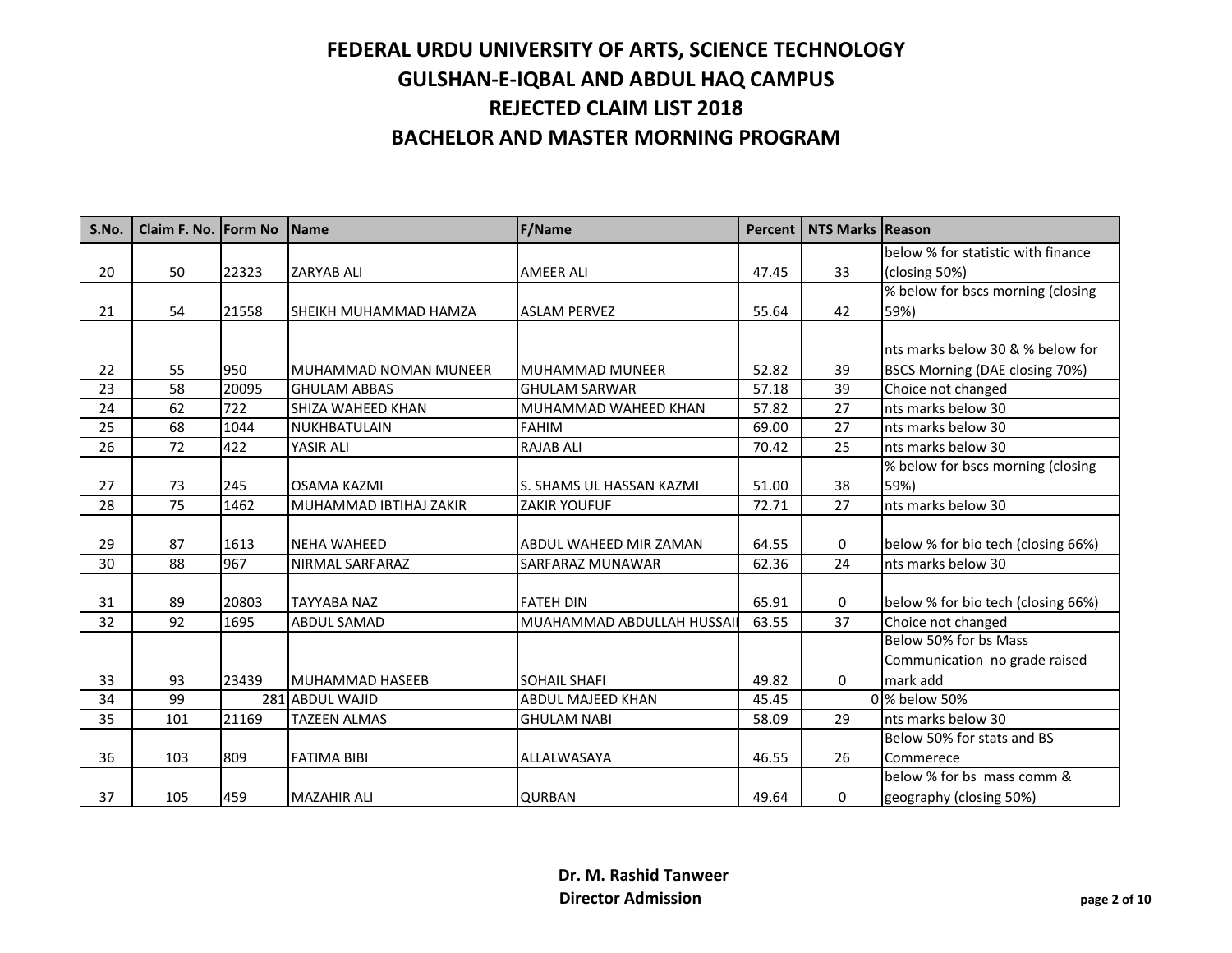| S.No. | Claim F. No. | <b>Form No</b> | <b>Name</b>                 | <b>F/Name</b>               | <b>Percent</b> | <b>NTS Marks Reason</b> |                                       |
|-------|--------------|----------------|-----------------------------|-----------------------------|----------------|-------------------------|---------------------------------------|
|       |              |                |                             |                             |                |                         |                                       |
| 38    | 107          | 515            | <b>AHMED ALI</b>            | MUHAMMAD HASSAN             | 65.36          | 0                       | below % for bio tech (closing 66%)    |
|       |              |                |                             |                             |                |                         | nts marks below 30 & % below for      |
| 39    | 111          | 1007           | <b>ANEELA ANSARI</b>        | MUHAMMAD ISRAIL             | 56.36          | 25                      | bba gulshan (closing 57%)             |
| 40    | 114          | 1447           | <b>NIMRA KHAN</b>           | <b>MUHAMMAD IRFAN KHAN</b>  | 49.09          | 26                      | Below 50% for faculty of science      |
| 41    | 119          | 668            | <b>OMAIMA ISLAM</b>         | <b>ISLAH UL ISLAM</b>       | 64.27          | $\mathbf 0$             | Choice not changed                    |
| 42    | 124          | 22142          | <b>AROOMA TAHREEM IMRAN</b> | <b>MUHAMMAD IMRAN</b>       | 53.36          | 28                      | nts marks below 30                    |
|       |              |                |                             |                             |                |                         | below 50% for bs mass                 |
|       |              |                |                             |                             |                |                         | communication (closing 50%) no        |
| 43    | 132          | 20005          | <b>RIMSHA</b>               | MUHAMMAD ALI                | 48.82          | 0                       | grade raised mark add                 |
|       |              |                |                             |                             |                |                         | Below 50% for bs Mass                 |
| 44    | 138          | 21539          | <b>BUSHRA RAZA</b>          | MUHAMMAD ASLAM              | 45.55          | $\mathbf 0$             | Communication (Closing 50%)           |
| 45    | 142          |                | 148 Luba                    | Ashiq Ali                   |                |                         | 0 not eligible for MA Education       |
|       |              |                |                             |                             |                |                         | % below for bscs Evening              |
| 46    | 151          | 20532          | MUHAMMAD SAMI SIDDIQUI      | MUHAMMAD IRSHAD             | 70.85          | 39                      | (DAE)(closing 76%)                    |
|       |              |                |                             |                             |                |                         |                                       |
| 47    | 153          |                | 423 AMREEN AKHTER           | <b>ABDUL SATTAR</b>         | 48.00          |                         | 0 Not eligible documents not complete |
| 48    | 156          | 1150           | <b>AREEJ MAIRAJ</b>         | <b>MAIRAJ UDDIN</b>         | 67.45          | 41                      | Choice not changed                    |
|       |              |                |                             |                             |                |                         | % below for Microbiology (closing     |
| 49    | 157          | 979            | <b>SYED SAFEE ALI WARSI</b> | <b>SYED ZAFAR ALI WARSI</b> | 53.55          | 43                      | 56%)                                  |
|       |              |                |                             |                             |                |                         | % below for Microbiology (closing     |
| 50    | 158          | 980            | <b>MARYAM WARSI</b>         | <b>SYED ZAFAR ALI WARSI</b> | 53.73          | 30                      | 56%)                                  |
|       |              |                |                             |                             |                |                         | nts marks below 30 for bscs and bba   |
| 51    | 176          | 248            | <b>RIZWAN ALI</b>           | WAZIR MUHAMMAD HADI         | 57.91          | 27                      | gulshan                               |
|       |              |                |                             |                             |                |                         | below % for statistic with finance    |
| 52    | 182          | 20497          | <b>ATIYA ASHIQ</b>          | <b>M.ASHIQ AHMED</b>        | 49.45          | $\mathbf{0}$            | (closing 50%)                         |
| 53    | 186          | 1008           | <b>BUSHRA ANSARI</b>        | <b>MUHAMMAD ISRAIL</b>      | 55.09          | 29                      | nts marks below 30                    |
| 54    | 187          | 990            | <b>IMRAN ULLAH</b>          | <b>RAHMAN UDDIN</b>         | 51.91          | $\mathbf 0$             | Choice not changed                    |
| 55    | 190          | 43             | <b>HAMMAD ALI KHAN</b>      | MUHAMMAD ALI ABBASUM        | 64.27          | 50                      | Choice not changed                    |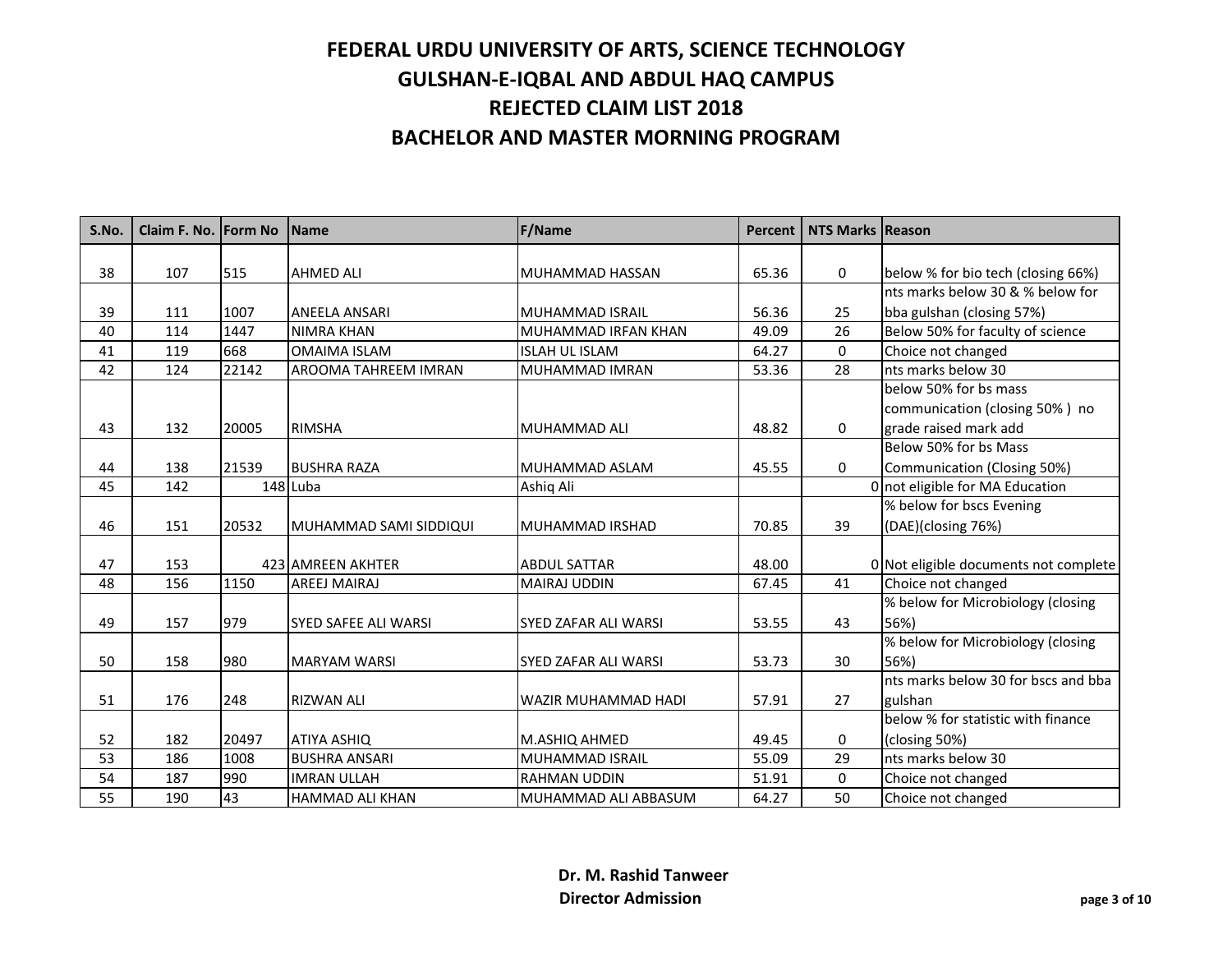| S.No. | Claim F. No. Form No |       | <b>Name</b>                   | <b>F/Name</b>             | Percent | <b>NTS Marks Reason</b> |                                    |
|-------|----------------------|-------|-------------------------------|---------------------------|---------|-------------------------|------------------------------------|
|       |                      |       |                               |                           |         |                         | Below 50% for science faculty      |
|       |                      |       |                               |                           |         |                         | (closing 50%) no grade raised mark |
| 56    | 192                  | 1932  | <b>FABEEHA KHAN</b>           | <b>ABDUL KALAM KHAN</b>   | 49.82   | $\mathbf 0$             | ladd                               |
|       |                      |       |                               |                           |         |                         |                                    |
| 57    | 193                  | 627   | NATASHA ZEHRA                 | MIRZA AGHA SABIR HUSSAIN  | 62.64   | 0                       | below % for bio tech (closing 66%) |
| 58    | 196                  | 21644 | MUHAMMAD ARSALAN              | MUHAMMAD SHABBIR          | 51.55   | 28                      | nts marks below 30                 |
|       |                      |       |                               |                           |         |                         | below % for statistic with finance |
| 59    | 198                  | 298   | <b>ADNAN ALI</b>              | MUHAMMAD SHAH             | 47.18   | 26                      | (closing 50%)                      |
|       |                      |       |                               |                           |         |                         | Pre-Engineering not eligible for   |
| 60    | 201                  | 527   | <b>NAVEED AKBAR</b>           | <b>ALI SHAH</b>           | 50.00   | 36                      | statistics with finance            |
| 61    | 202                  | 1609  | <b>ISRAR HUSSAIN</b>          | <b>SULTAN SHAH</b>        | 61.64   | 27                      | nts marks below 30                 |
| 62    | 205                  |       | 21182 MAJID MAHMOOD           | <b>MAHMOOD KHAN</b>       | 49.81   |                         | 0 % below 50%                      |
| 63    | 208                  | 686   | <b>HAFSA</b>                  | RASOOL BAKASH             | 69.50   | 46                      | Choice not changed                 |
|       |                      |       |                               |                           |         |                         | % below for bba Evening (closing   |
| 64    | 210                  | 1326  | <b>MAHTAB</b>                 | <b>MUMTAZ ALI</b>         | 53.64   | $\mathbf 0$             | 54%)                               |
|       |                      |       |                               |                           |         |                         | % below for bba gulshan (closing   |
| 65    | 215                  | 513   | <b>WASIM RAHIM</b>            | <b>RAHIM BUKSH</b>        | 52.91   | 32                      | 57%)                               |
|       |                      |       |                               |                           |         |                         | % below for bba gulshan (closing   |
| 66    | 217                  | 991   | <b>MAAZ AHMED</b>             | MUHAMMAD SHAHID           | 56.91   | 32                      | 57%)                               |
|       |                      |       |                               |                           |         |                         | Pre-Engineering not eligible for   |
| 67    | 218                  | 20316 | <b>SHERAZ HUSSAIN</b>         | <b>SHEHZAD HUSSAIN</b>    | 52.82   | 46                      | statistics with finance            |
| 68    | 221                  | 1525  | <b>REHMAT ALI</b>             | SHER DULLA KHAN           | 61.00   | 30                      | Choice not changed                 |
|       |                      |       |                               |                           |         |                         | % below for bscs Evening           |
| 69    | 223                  | 541   | MUHAMMAD ROHAIL JAVAID        | MUHAMMAD JAVAID           | 70.68   | 29                      | (DAE)(closing 76%)                 |
|       |                      |       |                               |                           |         |                         | % below for bscs morning (closing  |
| 70    | 224                  | 1017  | <b>SYED ALI IMRAN HUSSAIN</b> | <b>SYED IMRAN HUSSAIN</b> | 54.45   | 30                      | 59%)                               |
|       |                      |       |                               |                           |         |                         | % below for bba gulshan (closing   |
| 71    | 231                  | 694   | <b>IQRA NAZ</b>               | MUHAMMAD IQRAR HUSSAIN    | 53.09   | 37                      | 57%)                               |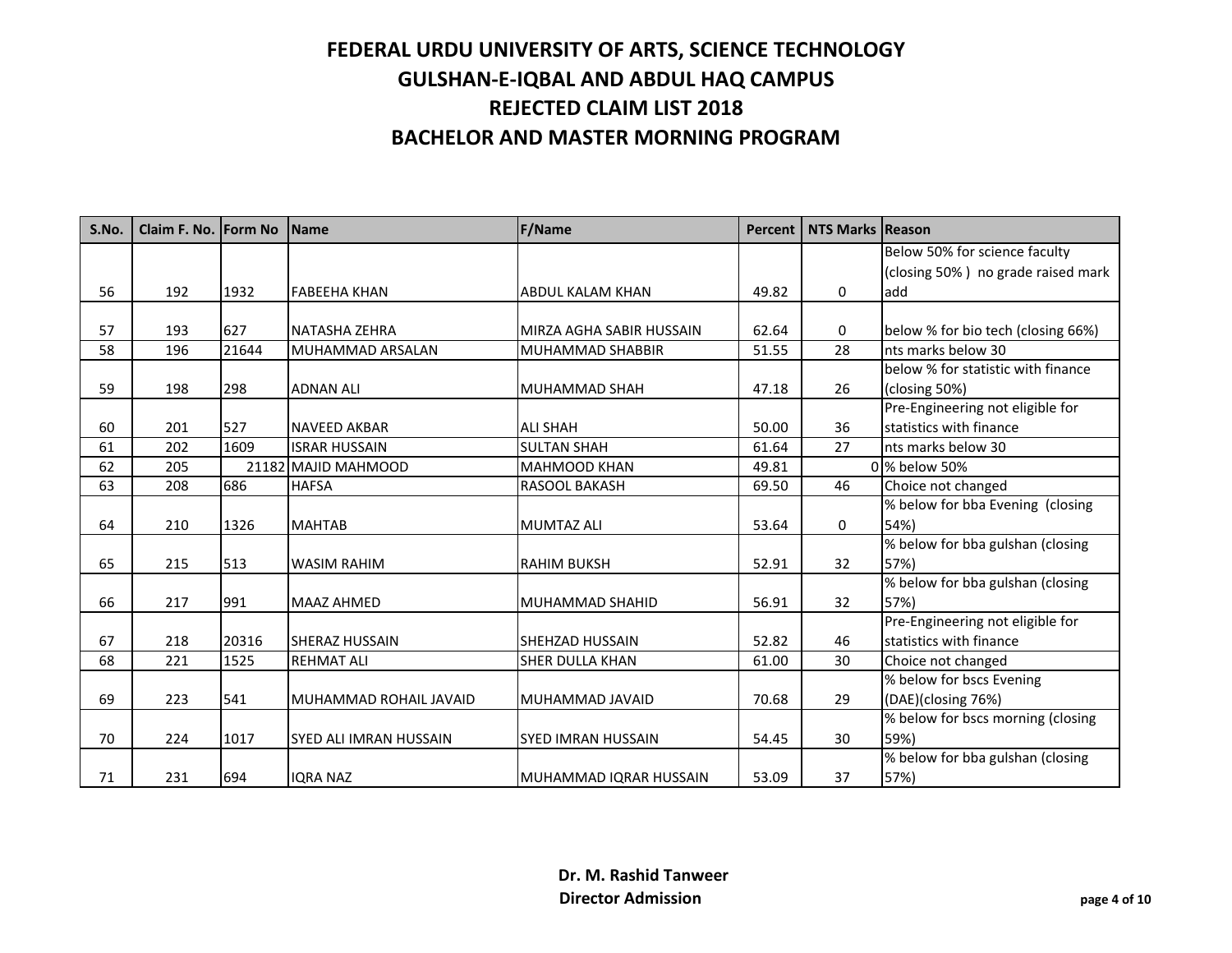| S.No. | Claim F. No. Form No |       | <b>Name</b>               | <b>F/Name</b>               | Percent | <b>NTS Marks Reason</b> |                                      |
|-------|----------------------|-------|---------------------------|-----------------------------|---------|-------------------------|--------------------------------------|
|       |                      |       |                           |                             |         |                         | % below for bba gulshan (closing     |
| 72    | 232                  | 695   | <b>QASWA JAHAN</b>        | SALEEM AHMED SIDDIQUI       | 52.82   | 31                      | 57%)                                 |
|       |                      |       |                           |                             |         |                         | % below for bscs Evening (closing    |
| 73    | 236                  | 504   | YASIR NAEEM               | <b>NAEEM ALAM</b>           | 55.82   | 37                      | 62%)                                 |
| 74    | 237                  | 869   | <b>ALI SHAH</b>           | <b>SYED AFZAL ALI</b>       | 56.82   | 22                      | nts marks below 30                   |
| 75    | 246                  | 1566  | ASMA MAQSOOD              | MUHAMMAD MAQSOOD HUSSAIN    | 59.27   | 37                      | Choice not changed                   |
|       |                      |       |                           |                             |         |                         | % below for bba gulshan (closing     |
| 76    | 248                  | 1441  | <b>MAHNOOR FATIMA</b>     | MUHAMMAD AHMED              | 56.91   | 0                       | 57%)                                 |
|       |                      |       |                           |                             |         |                         | Mass Communication not offered in    |
| 77    | 249                  | 728   | <b>FARIHA MAZHAR</b>      | <b>MAZHAR IOBAL</b>         | 49.73   | 29                      | <b>Gulshan Campus</b>                |
| 78    | 251                  | 260   | MUHAMMAD IRFAN UMER HAYAT | MUHAMMAD UMER HAYAT         | 71.71   | 22                      | nts marks below 30                   |
|       |                      |       |                           |                             |         |                         | below % for bs geography (closing    |
| 79    | 252                  | 421   | <b>MEHSHA IBRAHIM</b>     | MUHAMMAD IBRAHIM            | 49.55   | $\mathbf 0$             | 50%)                                 |
|       |                      |       |                           |                             |         |                         | B. Tech Hons not eligible for M.Sc   |
| 80    | 254                  |       | 844 MUHAMMAD AQEEL        | <b>QAISER JAVED</b>         | 74.12   |                         | 0 Physics                            |
|       |                      |       |                           |                             |         |                         | B. Tech Hons not eligible for M.Sc   |
| 81    | 255                  |       | 46 Ayesha riaz            | Muhammad riaz               | 65.59   |                         | 0 Physics                            |
|       |                      |       |                           |                             |         |                         | % below for bscs morning (closing    |
| 82    | 257                  | 20069 | MUHAMMAD BILAL RAO        | MUHAMMAD ASHFAQ             | 57.64   | 30                      | 59%)                                 |
|       |                      |       |                           |                             |         |                         |                                      |
|       |                      |       |                           |                             |         |                         | Below 50% for bs Geography (closing  |
| 83    | 259                  | 464   | <b>DANISH NAZEER</b>      | <b>GHAZANFAR NAZEER</b>     | 49.64   | $\mathbf 0$             | 50%) no grade raised mark add        |
|       |                      |       |                           |                             |         |                         | Below 50% for bs Geography (closing  |
| 84    | 260                  | 475   | HAMZA AHMED SIDDIQUI      | AHMED UR REHMAN             | 47.00   | 0                       | 50%)                                 |
|       |                      |       |                           |                             |         |                         |                                      |
| 85    | 262                  |       | 254 IRFAN ULLAH           | <b>FATIH MUHAMMAD ZAHID</b> | 72.00   |                         | 0 Not Eligible for M.Sc Microbiology |
|       |                      |       |                           |                             |         |                         | % below for bscs morning (closing    |
| 86    | 268                  | 22281 | <b>WASEEM DIL SHER</b>    | <b>DIL SHER</b>             | 57.82   | 37                      | 59%)                                 |
| 87    | 269                  | 1019  | <b>JALAL UDDIN</b>        | <b>SAHIB ZADA</b>           | 61.27   | $\mathbf 0$             | Choice not changed                   |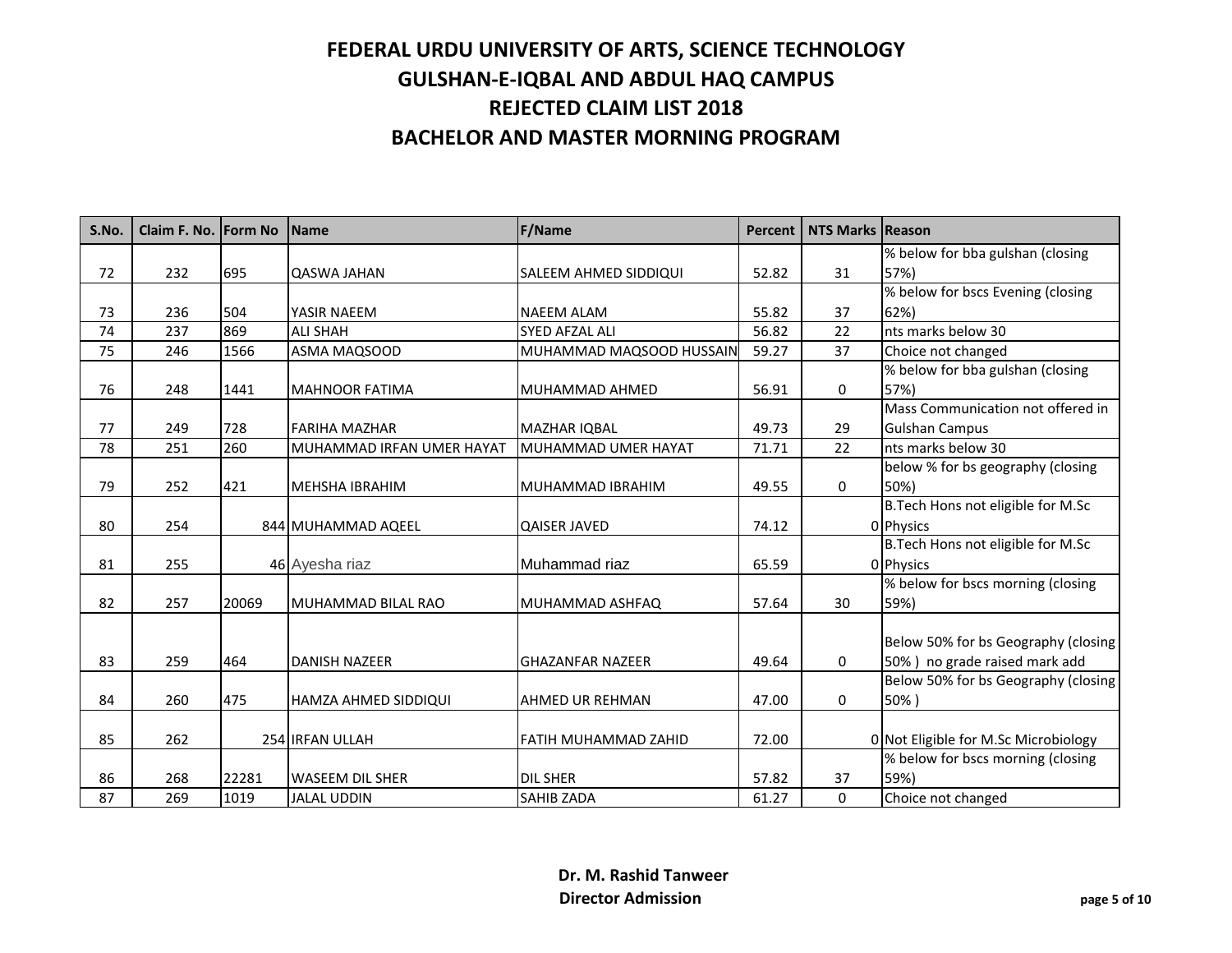| S.No. | Claim F. No. Form No |       | <b>Name</b>                                           | <b>F/Name</b>            | Percent | <b>NTS Marks Reason</b> |                                                                    |
|-------|----------------------|-------|-------------------------------------------------------|--------------------------|---------|-------------------------|--------------------------------------------------------------------|
| 88    | 270                  |       | 904 SHAH KHALID                                       | KHIAL BADSHAH            | 62.50   |                         | 0 Associate Degree not eligible                                    |
| 89    | 278                  | 1936  | MUHAMMAD SHARIQ ALAM                                  | MUHAMMAD SHAH ALAM       | 61.55   | 25                      | nts marks below 30                                                 |
| 90    | 279                  | 316   | <b>FURQAN SALEEM</b>                                  | <b>SALEEM IQBAL BAIG</b> | 56.91   | 35                      | % below for bba gulshan (closing<br>57%)                           |
| 91    | 279                  | 124   | <b>AHMAD SAHIL</b>                                    | <b>GHULAM HUSSAIN</b>    | 45.36   | 0                       | below % for bs physics (closing 50%)                               |
| 92    | 280                  | 1962  | <b>SHEHRYAR MOAZZAM</b>                               | MOAZZAM ALI KHAN         | 56.27   | 32                      | % below for bscs morning (closing<br>59%)                          |
| 93    | 281                  | 1963  | ISYED UNEEB UR REHMAN                                 | S.M.SALEEM               | 56.27   | 31                      | % below for bscs morning (closing<br>59%)                          |
| 94    | 282                  | 1990  | MUHAMMAD MAAZ UL HAQ                                  | SHAHOOD UL HAQ           | 48.45   | 32                      | Below 50% for faculty of science                                   |
| 95    | 286                  | 1580  | <b>FAROOQ AHMED</b>                                   | <b>PENIN KHAN</b>        | 64.64   | 35                      | below % for bio tech (closing 66%)                                 |
| 96    | 287                  | 21801 | <b>HASEEB HASSAN KHAN</b>                             | <b>NAYAB HASSAN KHAN</b> | 56.82   | 35                      | % below for bscs morning (closing<br>59%)                          |
| 97    | 290                  | 1002  | <b>l</b> GHULAM MUSTUFA                               | MUHAMMAD ASLAM ANSARI    | 48.55   | 31                      | % below for bs commerece (closing<br>50%)                          |
| 98    | 292                  | 1208  | <b>KHIZRA ASHRAF</b>                                  | <b>SYED ASHRAF ALI</b>   | 56.82   | 26                      | nts marks below 30                                                 |
| 99    | 294                  | 473   | <b>TUBA</b>                                           | <b>ABDUL HABIB</b>       | 51.27   | 28                      | nts marks below 30                                                 |
| 100   | 298                  | 323   | <b>UBAID UR REHMAN</b>                                | <b>NAZEER AHMED</b>      | 55.91   | 29                      | nts marks below 30                                                 |
| 101   | 302                  | 354   | MUHAMMAD HAMZA                                        | <b>SHEIKH ANWAR</b>      | 68.81   | 20                      | nts marks below 30 & % below for<br>BSCS Morning (DAE closing 70%) |
| 102   | 303                  | 23    | <b>USMAN KHAN</b>                                     | MUHAMMAD RASHID          | 58.27   | 39                      | % below for bscs morning (closing<br>59%)                          |
| 103   | 311                  | 22453 | ISHAIKH MUHAMMAD AZHAR UDDINSHAIKH MUHAMMAD NAEEM UDD |                          | 57.27   | 42                      | % below for bscs morning (closing<br>59%)                          |
|       |                      |       |                                                       |                          |         |                         |                                                                    |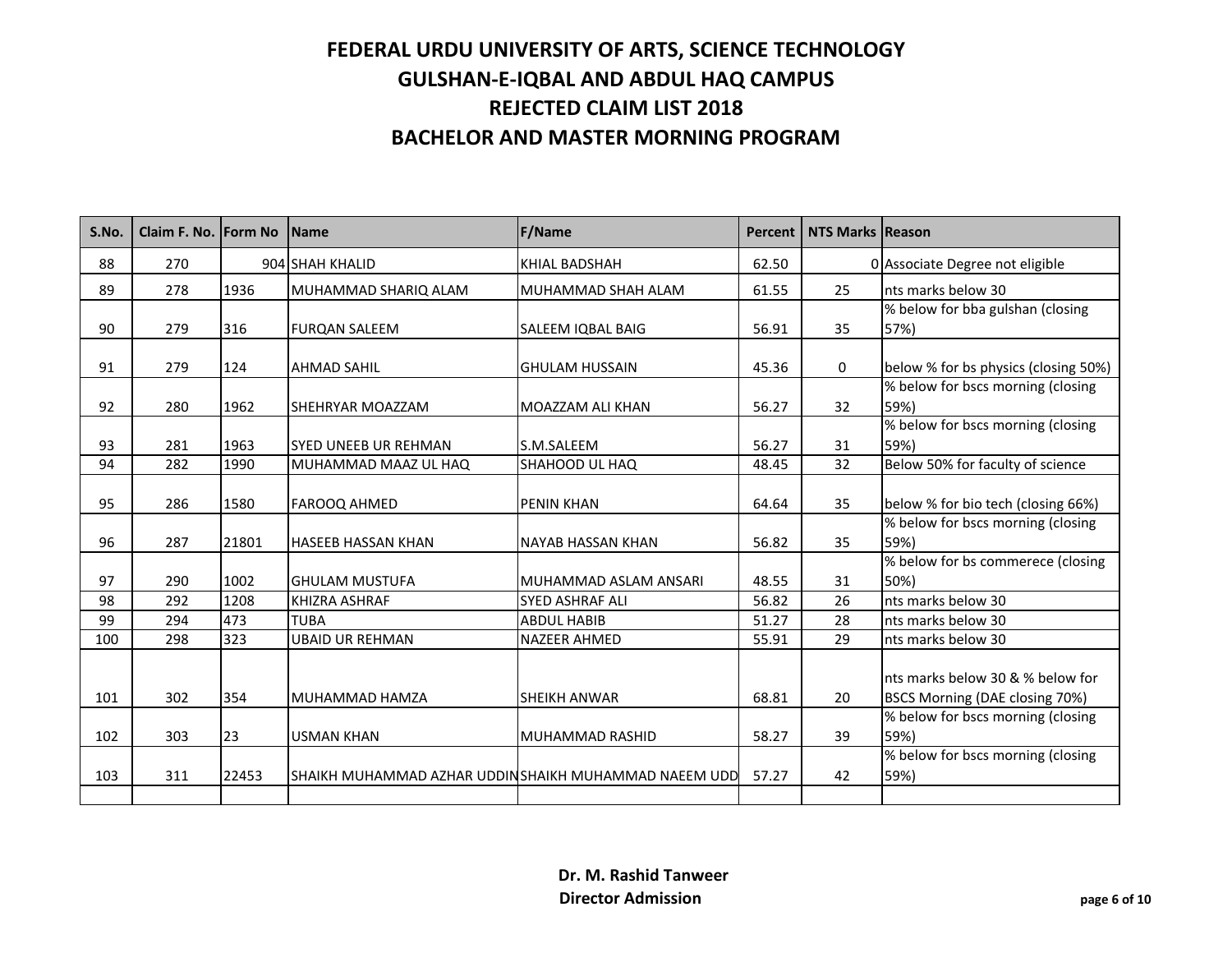| S.No. | Claim F. No. Form No |       | <b>Name</b>               | <b>F/Name</b>              | <b>Percent</b> I | <b>NTS Marks Reason</b> |                                       |
|-------|----------------------|-------|---------------------------|----------------------------|------------------|-------------------------|---------------------------------------|
|       |                      |       |                           |                            |                  |                         | % below for bba gulshan (closing      |
| 104   | 312                  | 1507  | <b>HAFSA SHAHID</b>       | <b>SHAHIDA</b>             | 55.82            | 29                      | 57%)                                  |
| 105   | 316                  | 1868  | <b>LAIRA</b>              | <b>SAID ZAMIN SHAH</b>     | 59.45            | 29                      | Choice not changed                    |
| 106   | 328                  | 625   | <b>IQRA TAYYAB</b>        | MUHAMMAD TAYYAB MEHMOOD    | 46.64            | 35                      | Below 50% for bs commerece            |
|       |                      |       |                           |                            |                  |                         | Below 50% for bs Mass                 |
| 107   | 334                  | 309   | <b>WAQAS AHMED</b>        | <b>SARDAR KHAN</b>         | 49.45            | 0                       | Communication                         |
| 108   | 336                  | 374   | <b>MALIHA MUGHAL</b>      | MASOOD AHMED               | 48.73            | 27                      | Below 50% for bs commerece            |
| 109   | 338                  |       | 45 QURATULAIN             | <b>ABDUL REHMAN</b>        | 49.21            |                         | 0 % below 50% Not Eligible for Mcs    |
| 110   | 344                  |       | 456 Muhammad Sohail       | Abdus Salam                | nd divisio       |                         | 0 not eligible for MA I.R             |
| 111   | 349                  | 22251 | <b>AREEBA KHURSHEED</b>   | SYED KHURSHEED UDDIN AHMED | 59.09            | 28                      | nts marks below 30                    |
| 112   | 351                  | 1798  | <b>ZAFAR HUSSAIN</b>      | <b>MUHAMMAD AYOUB</b>      | 58.18            | 28                      | nts marks below 30                    |
|       |                      |       |                           |                            |                  |                         | % below for bba gulshan (closing      |
| 113   | 352                  | 1213  | <b>AYESHA ABDUL JALIL</b> | <b>ABDUL JALIL</b>         | 54.27            | 31                      | 57%                                   |
| 114   | 358                  | 547   | <b>SIDRA AZRAR</b>        | RAJA AZRAR HUSSAIN         | 57.10            | 358                     | Not eligible for BS Zoology           |
|       |                      |       |                           |                            |                  |                         | Not Eligible for M.A Mass             |
| 115   | 359                  |       | 69 JAWAD ALI              | <b>JAVED ALI</b>           | 60.00            |                         | 0 Communication                       |
| 116   | 361                  |       | 950 EJAZ HUSSAIN          | MUHAMMAD MUSSA             | 47.00            |                         | 0 not eligible for MA Education       |
|       |                      |       |                           |                            |                  |                         | % below for bscs morning (closing     |
| 117   | 363                  | 1346  | <b>SULTAN HUSSAIN</b>     | <b>LUTUF ALI</b>           | 58.73            | 35                      | 59%)                                  |
|       |                      |       |                           |                            |                  |                         |                                       |
| 118   | 364                  |       | 219 Saima ahamed          | Asghar Ahmed               | 54.00            |                         | 0 Not eligible documents not complete |
| 119   | 367                  | 719   | <b>HUMAIRA ASGHAR</b>     | MUHAMMAD SAGHIR ALI        | 58.27            | 33                      | Choice not changed                    |
| 120   | 368                  | 1943  | <b>HAREEM SUFYAN</b>      | <b>M.ABU SUFYAN TAHIR</b>  | 81.35            | 36                      | not eligible fsc subjects             |
|       |                      |       |                           |                            |                  |                         |                                       |
| 121   | 378                  | 144   | MUHAMMAD RIAZ             | MUHAMMAD ISHAQ             | 50.45            | $\mathbf 0$             | below % for bs zoology (closing 54%)  |
|       |                      |       |                           |                            |                  |                         | Below 50% for bs statistics with      |
| 122   | 382                  | 1157  | <b>SOHA MOIN</b>          | MUHAMMAD MOIN              | 47.64            | $\Omega$                | finance                               |
|       |                      |       |                           |                            |                  |                         |                                       |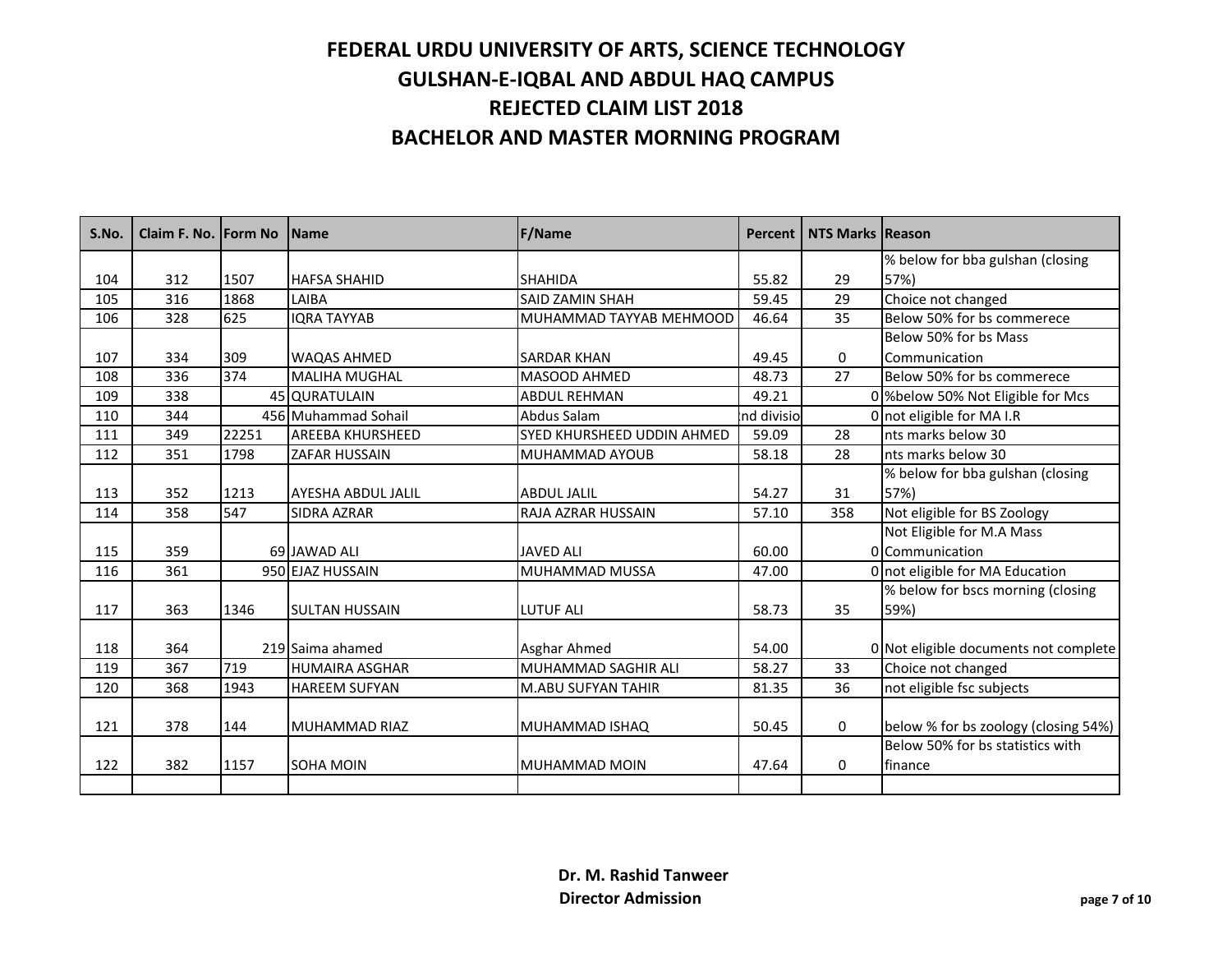| S.No. | Claim F. No. Form No |       | <b>Name</b>                              | <b>F/Name</b>                 | <b>Percent</b> | <b>NTS Marks Reason</b> |                                                                                             |
|-------|----------------------|-------|------------------------------------------|-------------------------------|----------------|-------------------------|---------------------------------------------------------------------------------------------|
|       |                      |       |                                          |                               |                |                         |                                                                                             |
|       |                      |       |                                          |                               |                |                         | below 45% for bs social work (closing                                                       |
| 123   | 383                  | 583   | <b>IBRAR HUSSAIN</b>                     | <b>BAKHTAWAR SHAH</b>         | 40.00          | $\Omega$                | 45%) no grade raised mark add                                                               |
| 124   | 384                  | 407   | <b>WASIM AKRAM</b>                       | <b>MUHAMMAD AKRAM</b>         | 49.82          | $\Omega$                | Below 50% for faculty of science<br><del>אַוונטוטן כאונγווע כט וטו א<i>י</i>טכ איטוסט</del> |
| 125   | 385                  | 363   | MUHAMMAD SHAHZAD                         | NAFEES-UR-REHMAN              | 49.91          | 31                      | 50%                                                                                         |
|       |                      |       |                                          |                               |                |                         |                                                                                             |
| 126   | 386                  | 20376 | SADIQ ALI                                | <b>IMAM YAR BAIG</b>          | 60.91          | $\Omega$                | below % for bio tech (closing 66%)                                                          |
| 127   | 388                  | 1463  | <b>MAHRUKH FATIMA</b>                    | SYED SHAFIQ UL HASAN          | 49.91          | $\mathbf{0}$            | Below 50% for faculty of science                                                            |
|       |                      |       |                                          |                               |                |                         | below 50% for bs mathematics                                                                |
|       |                      |       |                                          |                               |                |                         | (closing 50%) no grade raised mark                                                          |
| 128   | 402                  | 20138 | <b>HINA IQRA</b>                         | MUHAMMAD ARIF                 | 49.64          | 38                      | add                                                                                         |
|       |                      |       |                                          |                               |                |                         | % below for bscs morning (closing                                                           |
| 129   | 405                  | 20448 | <b>UZAIR HUSSAIN</b>                     | <b>ZAKIR HUSSAIN</b>          | 47.64          | 37                      | 59%)                                                                                        |
| 130   | 406                  | 22878 | MUHAMMAD UMAR KHAN                       | MUHAMMAD ASLAM                | 55.73          | 29                      | nts marks below 30                                                                          |
|       |                      |       |                                          |                               |                |                         | % below for bba gulshan (closing                                                            |
| 131   | 407                  | 1651  | <b>MUHAMMAD ASIF</b>                     | MUHAMMAD SALEEM               | 56.91          | 31                      | 57%)                                                                                        |
| 132   | 423                  | 808   | HAFIZ MUHAMMAD TALAH MAJEED ABDUL MAJEED |                               | 44.91          | $\Omega$                | below 45% not eligible                                                                      |
|       |                      |       |                                          |                               |                |                         | Below 50% for bs Mass                                                                       |
| 133   | 425                  | 20377 | <b>HAMMAD AHMED</b>                      | <b>IMTIAZ AHMED</b>           | 46.82          | 0                       | Communication (Closing 50%)                                                                 |
|       |                      |       |                                          |                               |                |                         | % below for bscs morning (closing                                                           |
| 134   | 426                  | 1910  | <b>FAREED NAJAM</b>                      | <b>MOHEETH KHAN</b>           | 58.27          | 34                      | 59%)                                                                                        |
|       |                      |       |                                          |                               |                |                         | below % for bs Commerce (closing                                                            |
| 135   | 428                  | 1514  | <b>HUZAIFA</b>                           | <b>WAQAR ALAM</b>             | 48.00          | 41                      | 50%)                                                                                        |
|       |                      |       |                                          |                               |                |                         |                                                                                             |
| 136   | 431                  | 777   | Usama-bin-tayyab                         | M-tayyab-khan                 | 66.00          | $\mathbf 0$             | Documents not clear or submmited                                                            |
|       |                      |       |                                          |                               |                |                         | % below for bba gulshan (closing                                                            |
| 137   | 435                  | 1011  | <b>SADIA HADI</b>                        | <b>HADI RIAZ HUSSAIN SHAH</b> | 52.82          | 32                      | 57%)                                                                                        |
| 138   | 438                  | 22249 | <b>JALAL UD DIN</b>                      | <b>ISLAM UD DIN</b>           | 46.55          | $\Omega$                | Below 50% for faculty of science                                                            |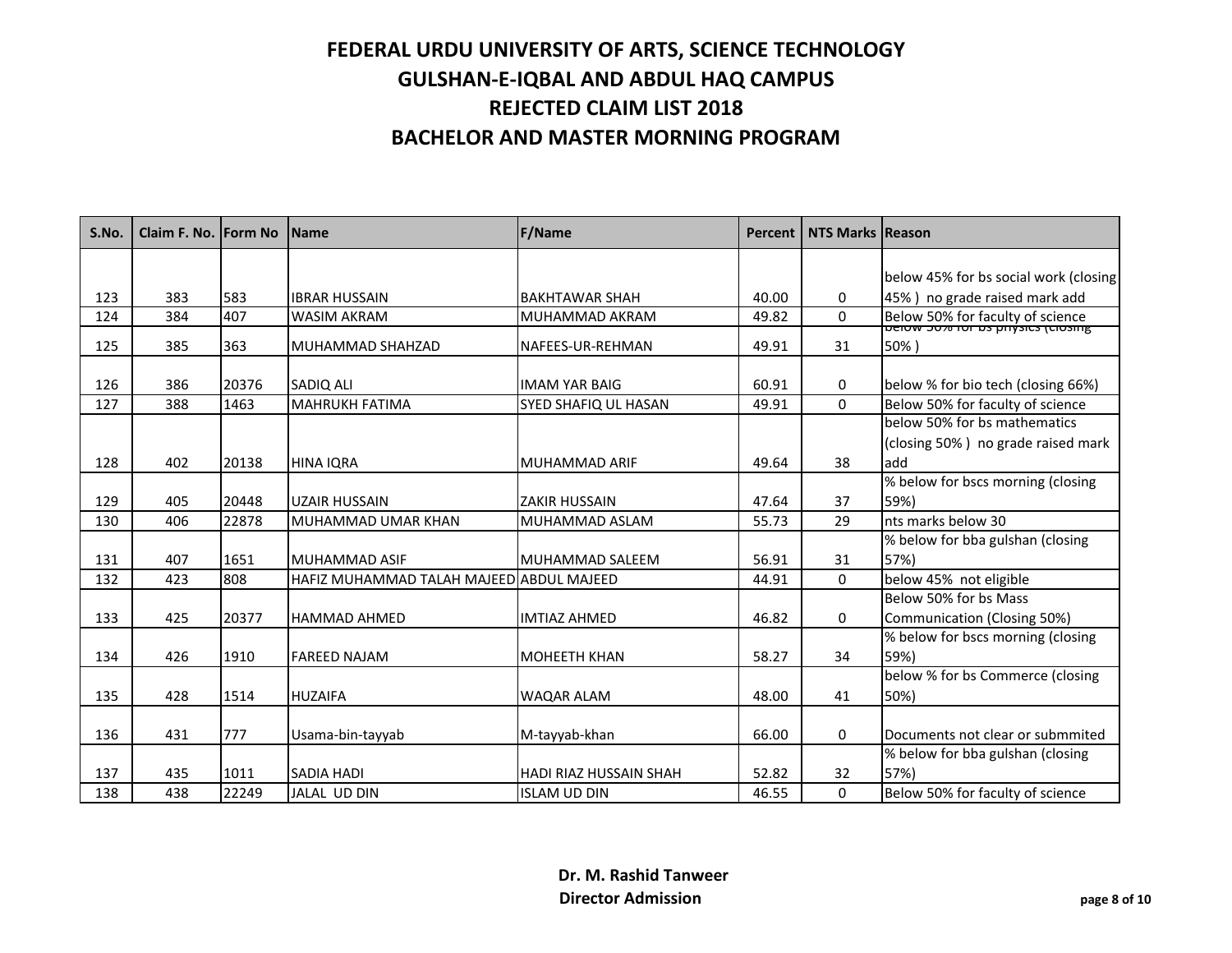| S.No. | Claim F. No. Form No |       | <b>Name</b>             | <b>F/Name</b>           | <b>Percent</b> | <b>NTS Marks Reason</b> |                                     |
|-------|----------------------|-------|-------------------------|-------------------------|----------------|-------------------------|-------------------------------------|
|       |                      |       |                         |                         |                |                         | % below for bs commerece (closing   |
| 139   | 446                  | 987   | MUHAMMAD ZAKIR          | MUHAMMAD ISHAQ          | 48.00          | 26                      | 50%                                 |
| 140   | 462                  | 489   | <b>WARISHA RASHID</b>   | RASHID JAMIL (LATE)     | 57.27          | $\Omega$                | Choice not changed                  |
|       |                      |       |                         |                         |                |                         | below % for statistic with finance  |
| 141   | 464                  | 402   | <b>USAMA ZULFIQAR</b>   | <b>ZULFIQAR AHMED</b>   | 46.27          | 0                       | (closing 50%)                       |
|       |                      |       |                         |                         |                |                         | % below for BBA Evening             |
| 142   | 465                  | 274   | NOOR UD DIN ALI         | MUHAMMAD ALI            | 52.45          | 35                      | (Gulshan)(closing 54%)              |
| 143   | 468                  | 1837  | <b>SARDAR WALI KHAN</b> | <b>NOOR FAIZ KHAN</b>   | 57.21          | 18                      | Not eligible for faculty of science |
|       |                      |       |                         |                         |                |                         | Bs Zoology program not started in   |
| 144   | 470                  | 22291 | YOUNUS KHAN NIAZI       | <b>SADA KHAN</b>        | 52.18          | 0                       | evening                             |
| 145   | 471                  | 354   | MUHAMMAD BILAL          | MUHAMMAD SALLAH UDDIN   | 56.45          | $\Omega$                | Choice not changed                  |
|       |                      |       |                         |                         |                |                         | Form not submmited to admission     |
| 146   | 477                  | 23094 | <b>IKRAM UL HAQ</b>     | <b>BAHA UL HAQ</b>      | 70.00          | $\Omega$                | cell                                |
| 147   | 487                  | 1429  | <b>WARISHA ZAID</b>     | <b>MUHAMMAD SHOAIB</b>  | 62.18          | 27                      | nts marks below 30                  |
|       |                      |       |                         |                         |                |                         | % below for zoology (closing        |
| 148   | 488                  | 852   | <b>AYESHA</b>           | MUHAMMAD SHAHNAWAZ KHAN | 51.09          | 27                      | 53.18%)                             |
|       |                      |       |                         |                         |                |                         | %below 45% no grade raised mark     |
| 149   | 494                  |       | 11 RAKHSHINDA JAMAL     | SYED JAMAL AKHTER ZAHID | 37.42          |                         | $0$ add                             |
| 150   | 496                  | 1827  | <b>JAVERIA ALI</b>      | <b>SADAQAT ALI</b>      | 51.36          | 29                      | nts marks below 30                  |
| 151   | 498                  | 1800  | <b>MARYAM</b>           | <b>HUMAYUN BUTT</b>     | 61.64          | 35                      | Choice not changed                  |
| 152   | 501                  | 23571 | <b>ARIF HUSSAIN</b>     | MUHAMMAD ALI            | 49.27          | 40                      | Below 50% for faculty of science    |
| 153   | 513                  | 1929  | <b>KASHAF WASI</b>      | MUHAMMAD WASI           | 59.27          | 24                      | nts marks below 30                  |
|       |                      |       |                         |                         |                |                         | % below for bscs Evening (closing   |
| 154   | 514                  | 1137  | <b>HAMZA ALI</b>        | <b>ARSHAD ALI</b>       | 58.73          | 27                      | 62%)                                |
|       |                      |       |                         |                         |                |                         |                                     |
| 155   | 517                  | 20055 | <b>WARDAH TANVEER</b>   | MUHAMMAD TANVEER (LATE) | 64.09          | $\mathbf 0$             | below % for bio tech (closing 66%)  |
|       |                      |       |                         |                         |                |                         | Not eligible for Msc Enviromental   |
| 156   | 661                  |       | 661 BILAL AHMED         | MUHAMAD HANIF           | 36.25          |                         | 0 science                           |